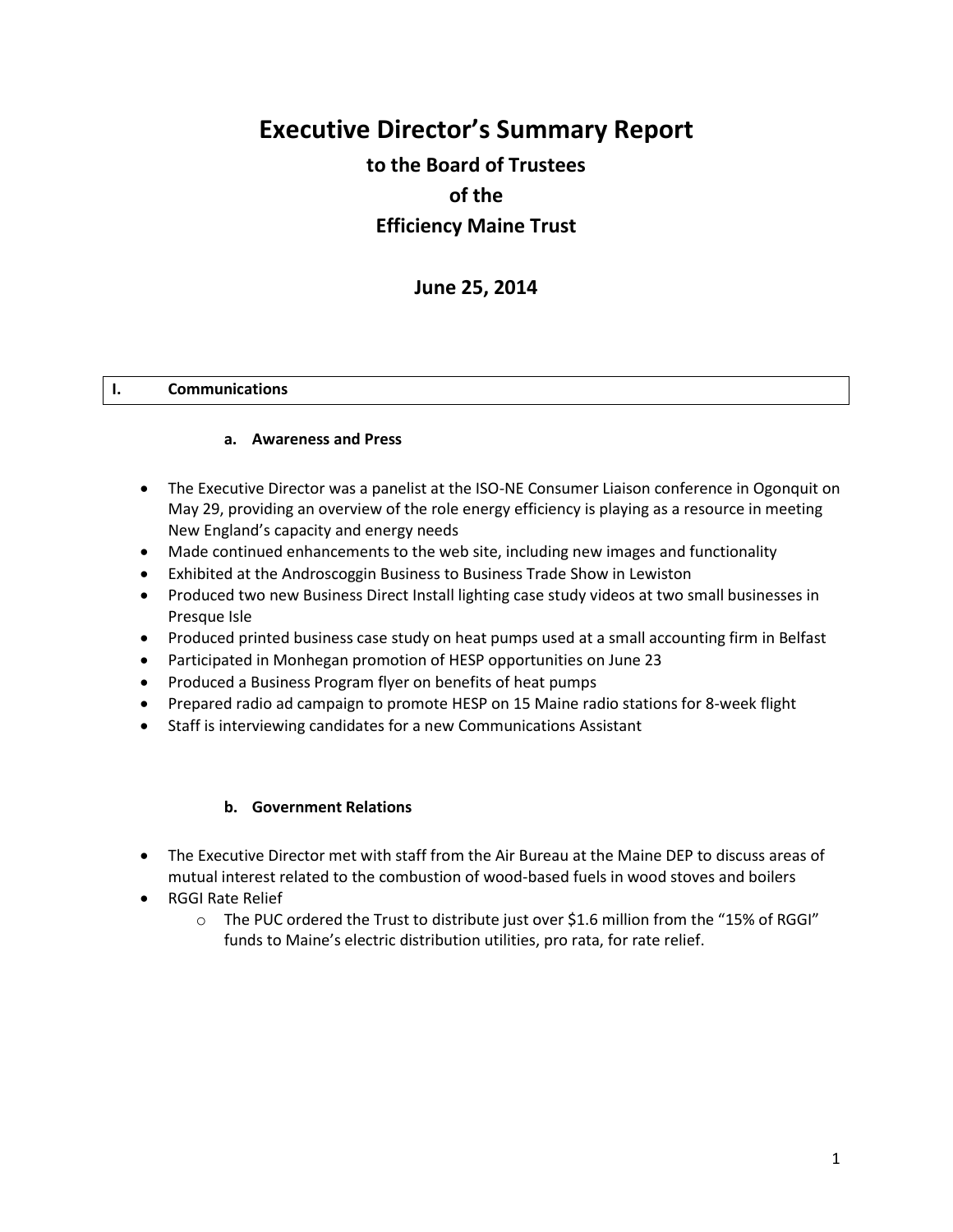# **II. Program Highlights**

#### **a. Business Program**

#### **i. Business Incentive Program – Electric**

As of 5/31/2014:

- $\bullet$  30,839 -- MWh 1<sup>st</sup> year savings
	- o 60% of revised goal at 92% of year completed
	- $\circ$  Compared to 28,397 MWh 1<sup>st</sup> year savings in prior year
	- o 401,000 MWh lifetime projected lifetime savings
- 2,363 -- projects completed year to date
	- o 1,926 -- participants served
	- o \$3,762137 paid in incentives year to date
	- o \$9,756,806 in private investment leveraged



#### **ii.** Business Incentive Program - Natural Gas

#### As of 5/31/2014

- 123,052 therms of  $1<sup>st</sup>$  year savings
	- o 44% of goal met with 92% of the year completed
	- o 2,461,040 therms of lifetime savings projected
	- 81 Completed Projects
		- o 59 Participants
		- o \$137,849 of incentive payouts
- Program is investigating incentives for Roof Top Units
- Direct install for spray valves in commercial kitchens expected to be introduced in FY15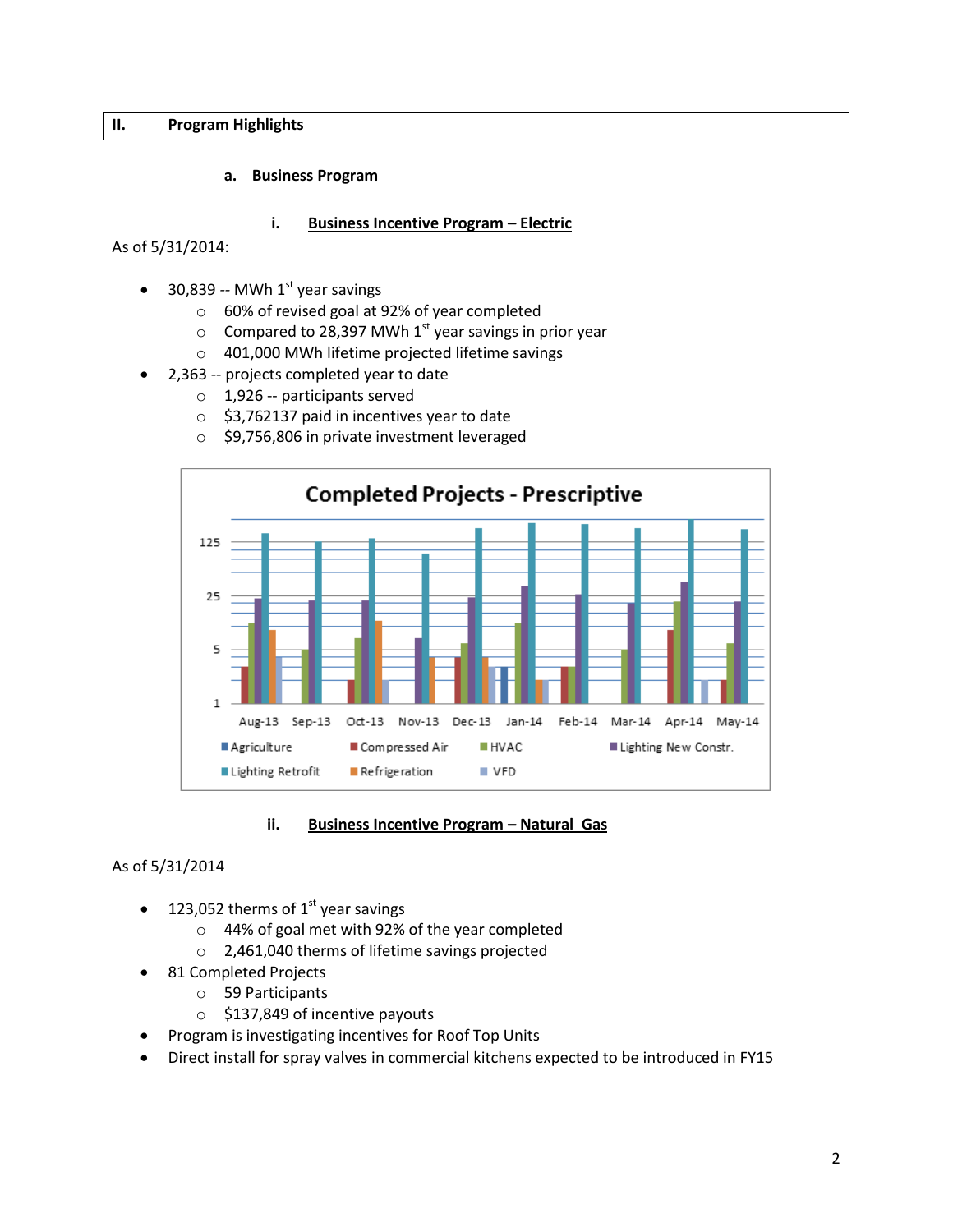# **iii. Multi-Family Program**

# As of 6/20/2014

- The program completed a draft final report for submittal to the US DOE on the activities funded by an ARRA grant through March, 2014
- 4,326 units submitted for program participation
- 3,706 units have completed benchmarks
- 2,751 units have audits submitted
	- o 1,104 units (49%) used the Modeling Path
	- o 1,418 units (51%) used the Prescriptive path
- 73 units have reserved project incentives
- Prescriptive path is gaining traction

#### **iv. Large Customer Program**

#### As of 6/23/2014:

#### Electric Savings PON

- Awarded \$3.9 million in projects this fiscal year. By year end, only \$3.2 million of projects awarded were under contract, well short of our \$9.1 million goal.
	- o The \$3.2 million of incentives leveraged \$8.3 MM in private investment.
	- $\circ$  In the past six weeks, the program had \$3.5 million in expected project proposals slide into FY15.
	- o We expect to start the FY 15 program year with a total \$9.4 million in incentive requests.

#### Large Customer GHG PON

- Will finish the year with \$1.1 MM under contract out of a \$2.1 MM goal
	- o leveraged \$7.3 MM in private investment in energy upgrades
	- o \$510,000 in the pipeline going into FY 15

#### **iv. Small Business Direct Install**

- As the result of a competitive solicitation, TRC Energy Services was awarded the contract to deliver this program
- Program will be rolled out at the start of FY2015 in selected communities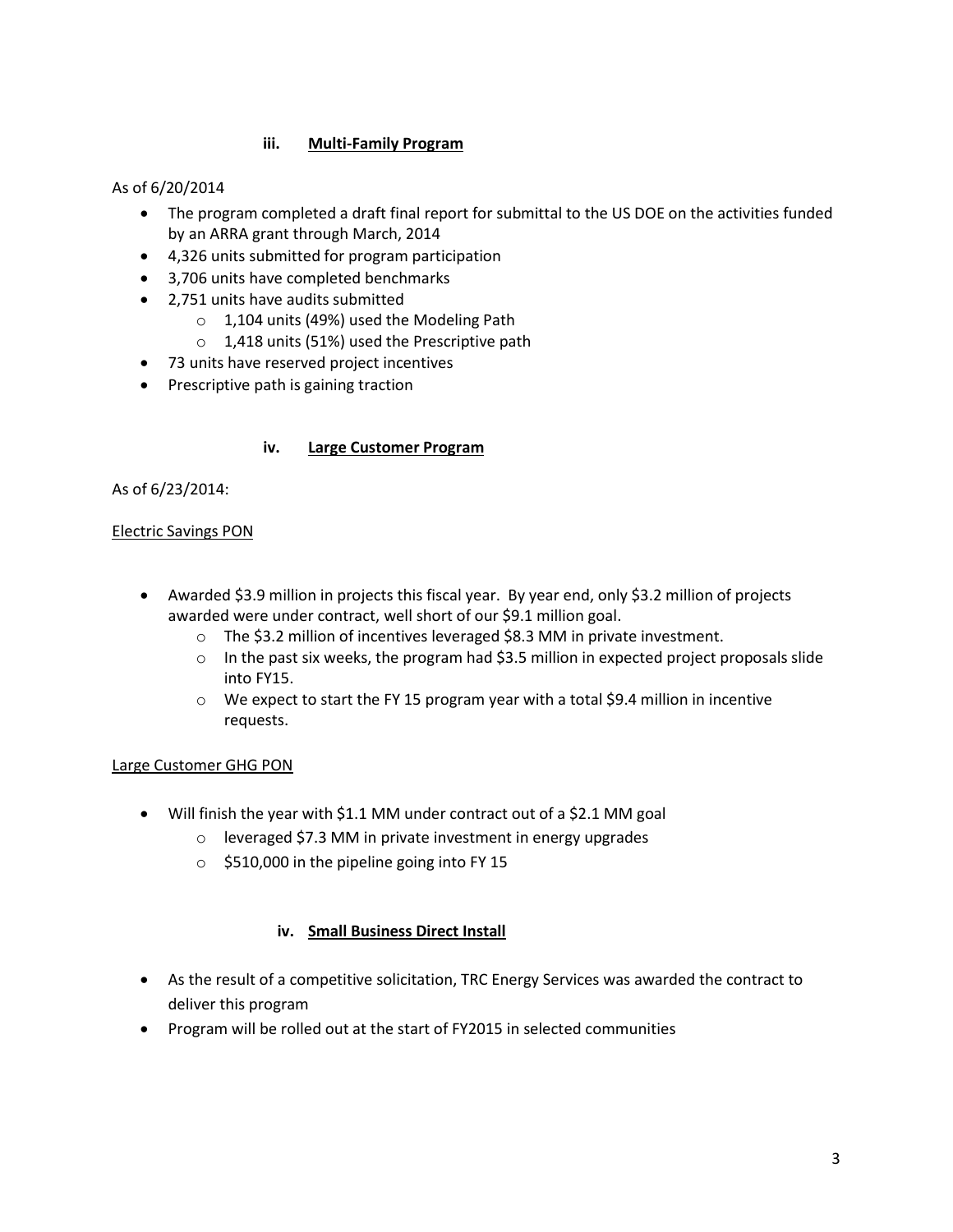# **b. Residential**

# **i. Home Energy Savings Program**

#### As of 6/23/2014:

#### HESP Incentives

- 4,311 individual homes upgraded to date completing 6,004 separate, rebated measures
- Budget
	- $\circ$  \$3.68 million in incentives paid since 9/11/2013 from a budget of \$6.2 million
- $\bullet$  Installations since  $9/11/2013$ :
	- o 1,330 Air Sealing with Assessment (reached a rate of 250/month)
	- o 2,263 ductless heat pumps
	- o 201 pellet boilers and 30 geothermal systems
	- o More than 555 attics insulated and 389 basements insulated
- Inspections completed
	- o 8928, or 15%, of all HESP projects
- Unsecured loans increasing in popularity and rate of uptake

#### Loans

- In May, a new record of \$414,000 in loans were issued to 44 homeowners
	- $\circ$  June continues at a similar rate with \$200,000 loaned in the first half of the month
- There is excellent geographic distribution and contractor benefit spread with 17 different contractors in 15 different municipalities involved in the most recent 20 loans
	- $\circ$  These projects are located in large and small towns in all directions including Rumford, East Millinocket, Kennebunk, Thomston, Waterville, Bangor, Portland, Bar Harbor, and Skowhegan
- 80% of the loans have been the easier, faster, smaller unsecured "Energy Loans" (average project cost of \$8,200)
	- $\circ$  a smaller number of PACE and PowerSaver loans are supporting projects capped at \$25,000
- The most common work being funded includes basement and attic insulation with cellulose and spray foam, heat pumps, and high efficiency condensing gas boilers

# **ii. Residential Lighting and Appliance Program**

# As of 6/14/2014:

# Lighting

- 122% of annual goal (79,000 MWh/year savings) completed by the end of the program year
- More than 2.7 million efficient bulbs sold
- Invested 99% of \$6.7 million budget by year-end
- Incentivized 150,000 LEDs, four times more than last year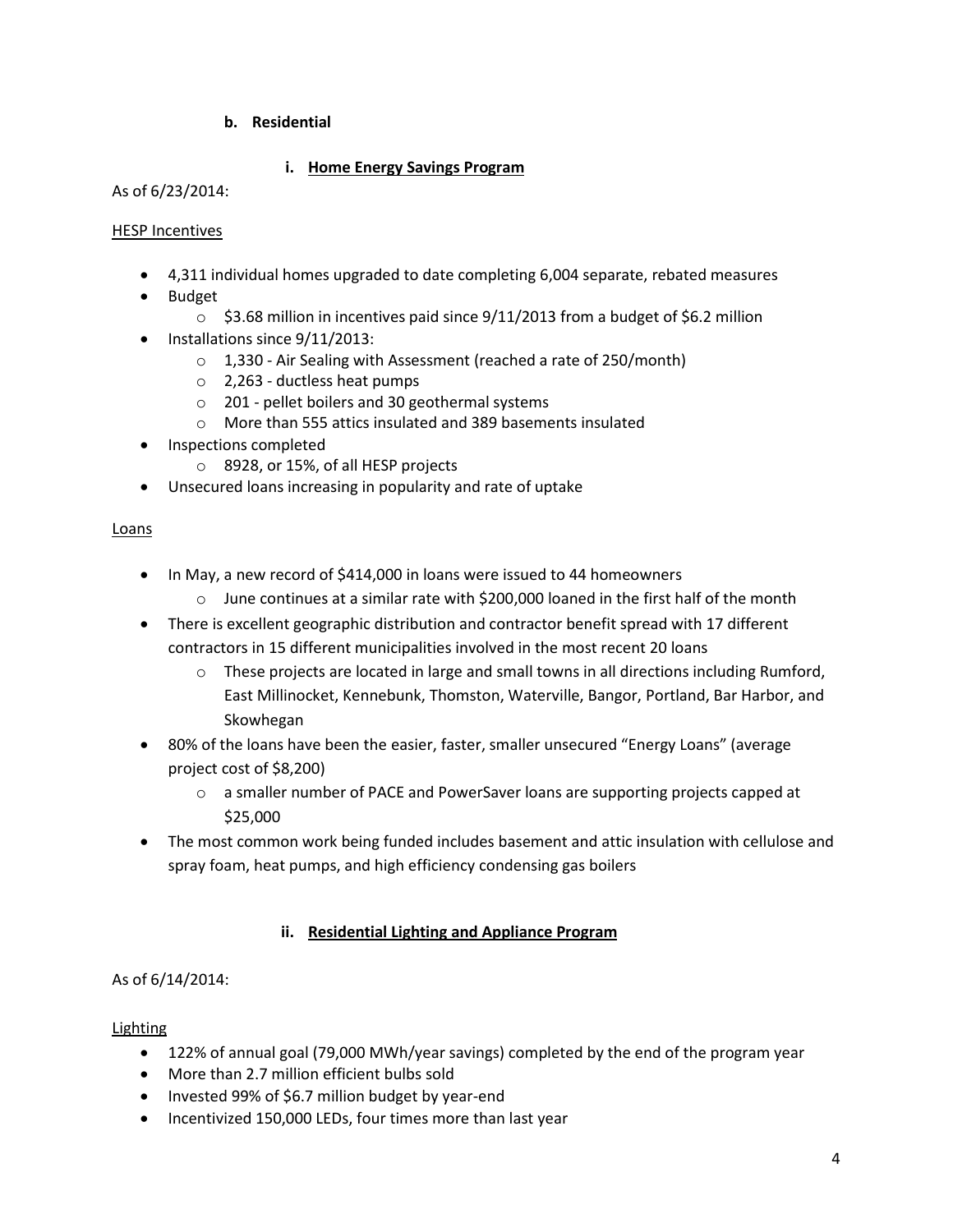# Appliances

- 96% of annual savings goal achieved with 92% of the year gone by
- Projecting ending the year saving 7,000 MWh/year, or 101% of goal
- Projecting expending 100% of revised budget of \$3.1M by year-end
- Moved 115 hot water heat pumps in two weeks thanks in large part to a very successful referral promotion

#### **iii. Low-Income (electric, natural gas, and "any fuels")**

#### As of 6/14/2014:

#### Electric

- Multifamily Low Income No change; this initiative was discontinued in the spring.
	- $\circ$  Forecasting ending year the at 111% of electric savings goal of 1,300 MWh
	- o 675 units weatherized to date, forecasting 686 by year end
	- $\circ$  Forecasting ending the year at 92% of budget of \$2.2 million budget
	- o 516 heat pumps installed to date, forecasting 527 by year end
	- $\circ$  Remaining wrap up includes: completing upgrades at one electric property, a final survey on customer satisfaction with heat pumps

#### Any Fuels Initiative (RGGI Funded)

- Single Family Heating Systems (E-CHIP and Ductless Mini-Split Heat Pumps)
	- o 390% of full year savings goal with 91% of the year passed.
	- o 76% of full year budget has been invested with 91% of full year passed
	- $\circ$  Three CAPs have now invested all of their funds and one has taken on an additional \$15,000 grant given to us by the Governor's Energy Office
	- o Thanks to a robust procurement process, the average heat pump install price is \$2,560 (\$3,500 was budgeted)
	- $\circ$  The program team is optimistic that 95% of funds will be invested by program year end
	- $\circ$  On 6/30 the E-CHIP initiative will be discontinued to focus all available funding of this program on the Low Income Direct Install (LIDI) initiative

#### **iv. Summit Natural Gas Initiative**

- Program-to-date: 56 Claims received, 12 have been paid, 25 are being processed for payment and 18 have been returned to customers for additional information
- Average processing time is 11 calendar days in our hands vs a goal of 14
- Efficient replacement heating systems are outpacing inefficient conversion burners 4:1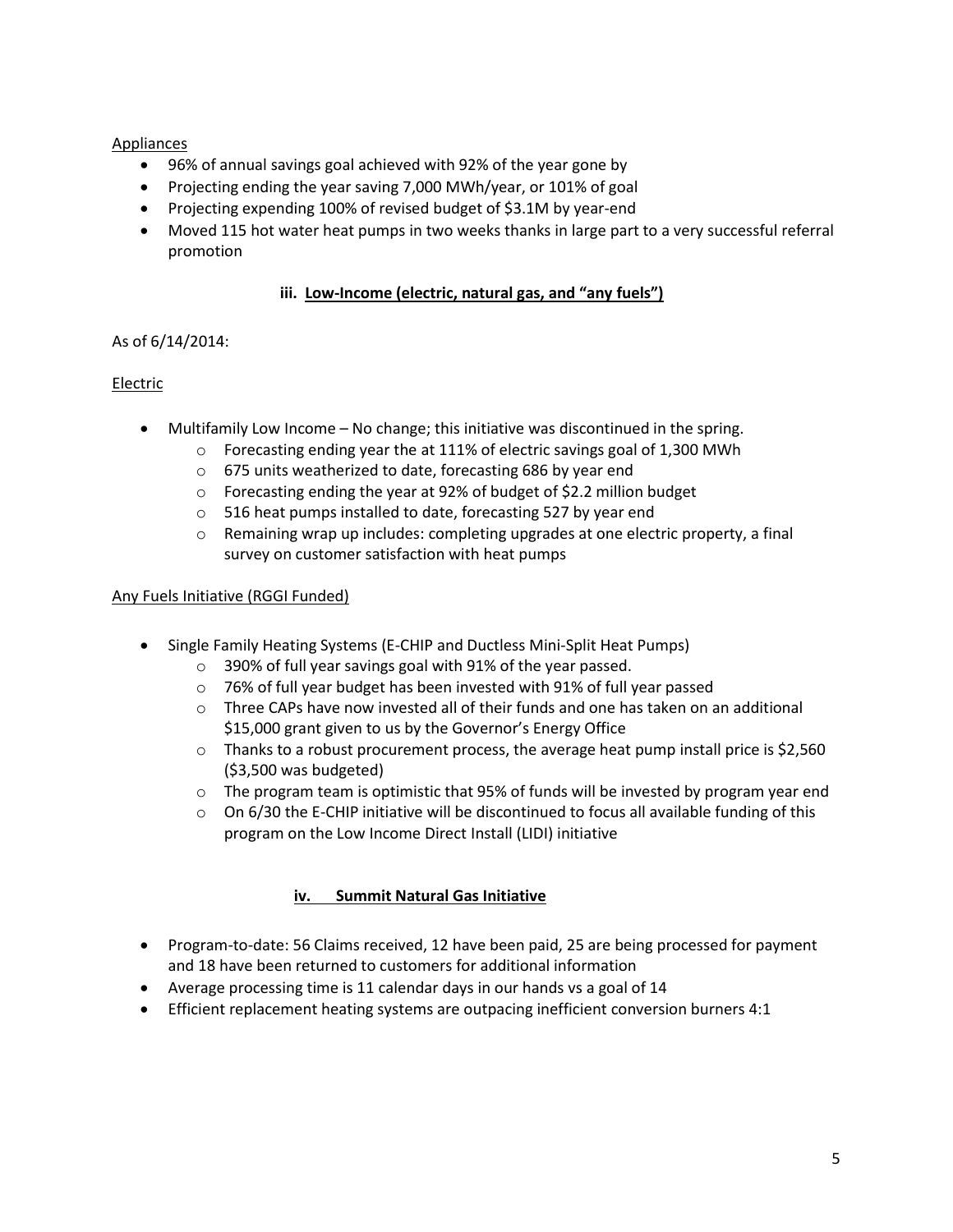# **c. Cross-Cutting Programs**

# **i. Evaluation & Data Analysis**

- effRT Project Database
	- $\circ$  A number of significant configuration changes have been made to effRT in support of the Technical Reference Manual (TRM) update
	- $\circ$  The modifications provide for increased control over savings and incentive revisions as well as streamline the TRM update process.
	- $\circ$  The changes are largely invisible to users, but will result in significant labor reductions for the 2015 TRM update.
- Appliance Program Evaluation
	- o Final Report has been submitted by contractor
		- Issues have emerged around the assumptions made to calculate savings from hot water heat pumps; the monitors installed on heat pumps in the field did not collect data on water usage or water temperature, nor was solid data collected about number of inhabitants.
		- Staff is developing a strategy to collect additional data in order to improve the credibility of the calculations of actual energy savings
- The Low-Income Multifamily Weatherization Program Evaluation is underway
- Lighting Evaluation is on-going
	- o Data loggers will be removed in July and August with data analysis to follow

# **ii. Innovation Pilots**

 Three pilot projects testing competing technologies and applications related to the use of smart meter data will be completed this month. Preliminary reports will be finalized and presented in the coming months.

#### **III. Administration and Finance Highlights**

# **a. Administration**

- James Leyko has been hired as a new Program Assistant. Mr. Leyko comes to the Trust after several years at the Maryland public utilities commission and at an energy consulting firm.
- Staff is interviewing candidates for a new Communications Assistant position and will also be interviewing for a new Director of Programs in the coming weeks.

# **b. Financial**

# As of 5/31/2014:

- Revenues
	- $\circ$  Revenues received from sources in Maine and the region (ISO-NE) are \$31.9 million year to date, having received 81% of forecast revenues with 92% of the year complete;